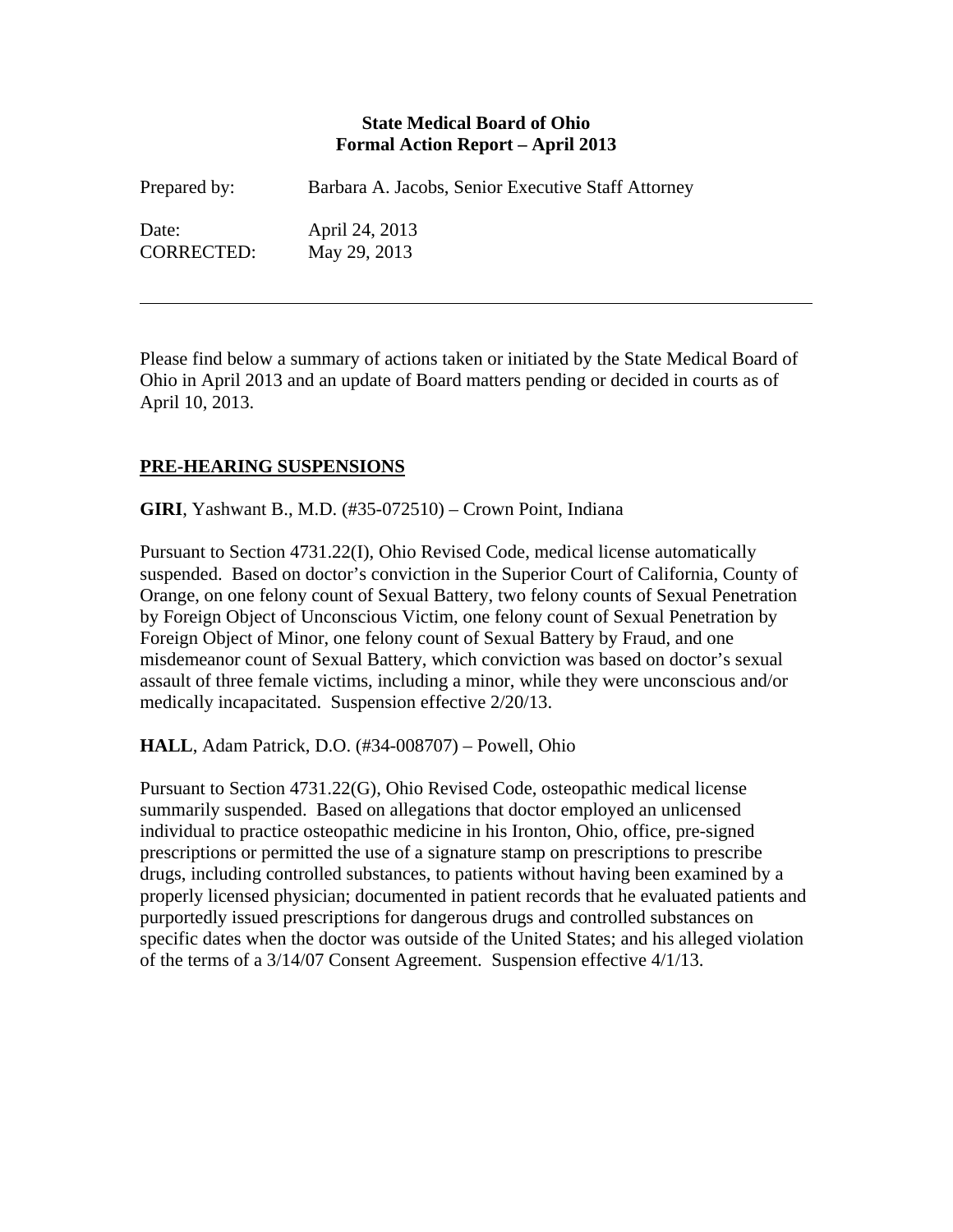# **CITATIONS/PROPOSED DENIALS**

**BREZNY**, Steven Francis, M.D. (#35-081093) – Columbus, Ohio

Based on doctor's alleged failure to meet all conditions for reinstatement of license following a 7/13/11 Board order requiring the doctor to provide a written statement that he had complied with a previously issued subpoena. Notice of opportunity for hearing mailed 4/11/13.

**DARDINGER**, Jeffrey Todd, M.D. (#35-070985) – Cincinnati, Ohio

Based on doctor's conviction in the Hamilton County Court of Common Pleas on one felony count of Illegal Use of Minor in Nudity Oriented Material and on prior action by the Kentucky Board of Medical Licensure which issued an order of Emergency Suspension based upon its finding that doctor's continued practice constituted a danger to the health, welfare and safety of his patients and the public. Notice of opportunity for hearing mailed 4/11/13.

**FORNEY**, Erica Lynne, M.T. (#33-008524) – Youngstown, Ohio

Based on massage therapist's false, fraudulent, deceptive or misleading statement in the course of practice and acts constituting a felony in that massage therapist failed to provide complete and accurate answers on her application for restoration of her license and subsequent testimony under oath that she continued to practice massage therapy after her license expired on 8/31/09. Notice of opportunity for hearing mailed 4/11/13.

**GIRI**, Yashwant B., M.D. (#35-072510) – Crown Point, Indiana

Based on doctor's conviction in the Superior Court of California, County of Orange, on one felony count of Sexual Battery, two felony counts of Sexual Penetration by Foreign Object of Unconscious Victim, one felony count of Sexual Penetration by Foreign Object of Minor, one felony count of Sexual Battery by Fraud, and one misdemeanor count of Sexual Battery, which conviction was based on doctor's sexual assault of three female victims, including a minor, while they were unconscious and/or medically incapacitated. Notice of opportunity for hearing mailed 4/11/13.

**HALL**, Adam Patrick, D.O. (#34-008707) – Powell, Ohio

Based on allegations that doctor employed an unlicensed individual to practice osteopathic medicine in his Ironton, Ohio, office, pre-signed prescriptions or permitted the use of a signature stamp on prescriptions to prescribe drugs, including controlled substances, to patients without having been examined by a properly licensed physician; documented in patient records that he evaluated patients and purportedly issued prescriptions for dangerous drugs and controlled substances on specific dates when the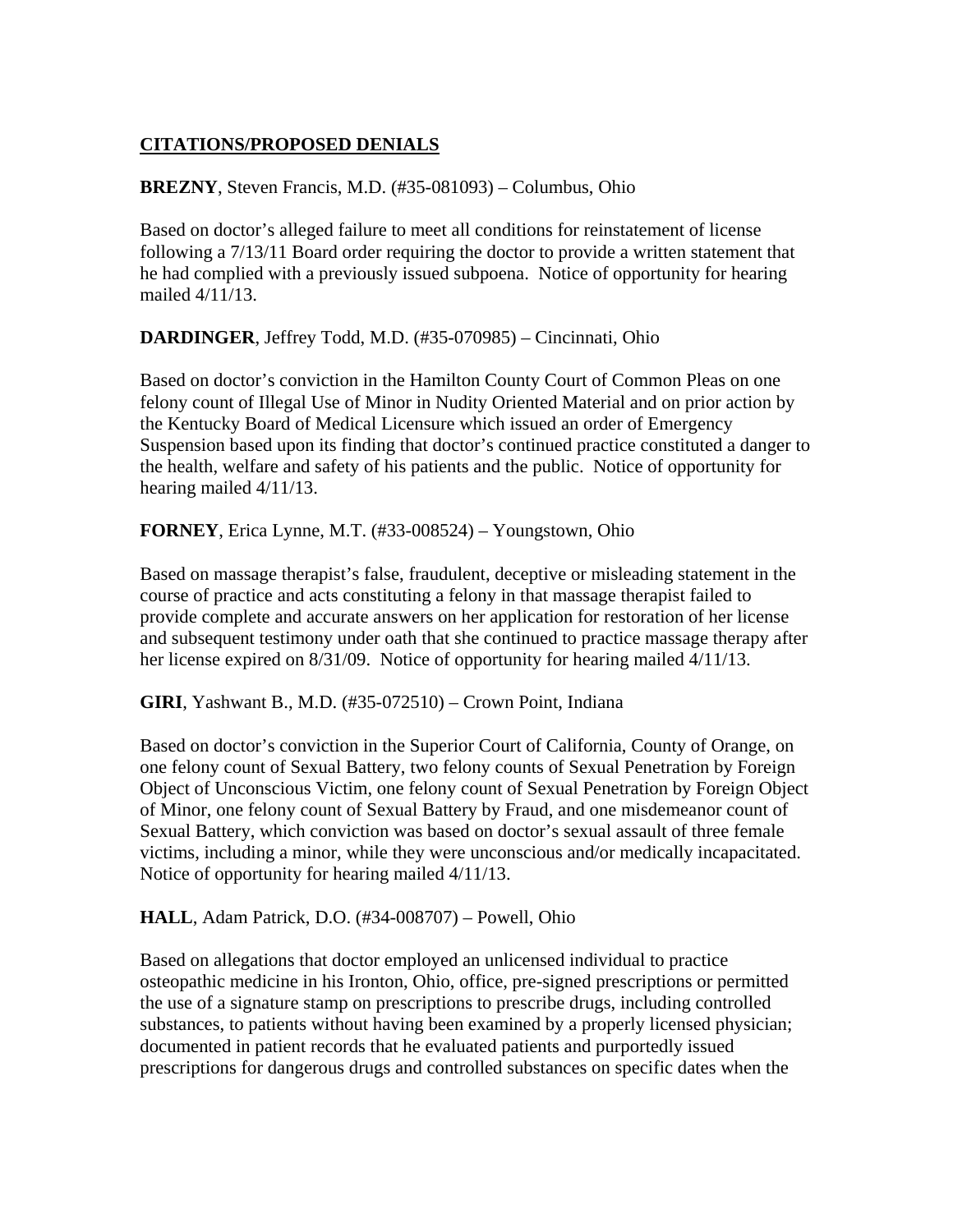doctor was outside of the United States; and his alleged violation of the terms of a 3/14/07 Consent Agreement. Notice of opportunity for hearing mailed 4/1/13.

**KOCHENASH**, Heather Lynn, M.T. (#33-015775) – Dublin, Ohio

Based on massage therapist's conviction in the Franklin County Court of Common Pleas on one count of Procuring and on massage therapist's alleged failure to cooperate in an investigation conducted by the Board. Notice of opportunity for hearing mailed 4/11/13.

**NALLURI**, Anil Choudary, M.D. (#35-040657) – Canfield, Ohio

Based on doctor's conviction in the Franklin County Court of Common Pleas on one count of Workers' Compensation Fraud. Notice of opportunity for hearing mailed 4/11/13.

**RYAN**, Carol G., M.D. (#35-038029) – Kettering, Ohio

Based on allegations that in her care and treatment of fifteen specified patients, doctor failed to maintain minimal standards applicable to the selection or administration of drugs, or failed to employ acceptable scientific methods in the selection of drugs or other modalities for treatment of disease and departed from, or failed to conform to minimal standards of care of similar practitioners under the same or similar circumstances. Notice of opportunity for hearing mailed 4/11/13.

### **FINAL ORDERS**

**DEMINT**, Franklin Donald, D.O. (#34-005493) – Kingston, Ohio

Medical license suspended for at least 180 days with interim monitoring, conditions for reinstatement, and probationary terms for a period of at least three years following reinstatement established. Based on Board's findings that with respect for 14 specified patients, doctor failed to maintain minimal standards of care applicable to the selection or administration of drugs, or failed to employ acceptable scientific methods in the selection of drugs or other modalities for treatment of disease; departed from or failed to conform to minimal standards of care; violated of the conditions of limitation placed by the Board upon doctor's certificate pursuant to a 3/10/10 consent agreement; and violated or attempted to violate the laws and rules governing the practice of medicine in the state of Ohio, specifically the Board's rules governing the treatment of intractable pain. Order effective 4/18/13.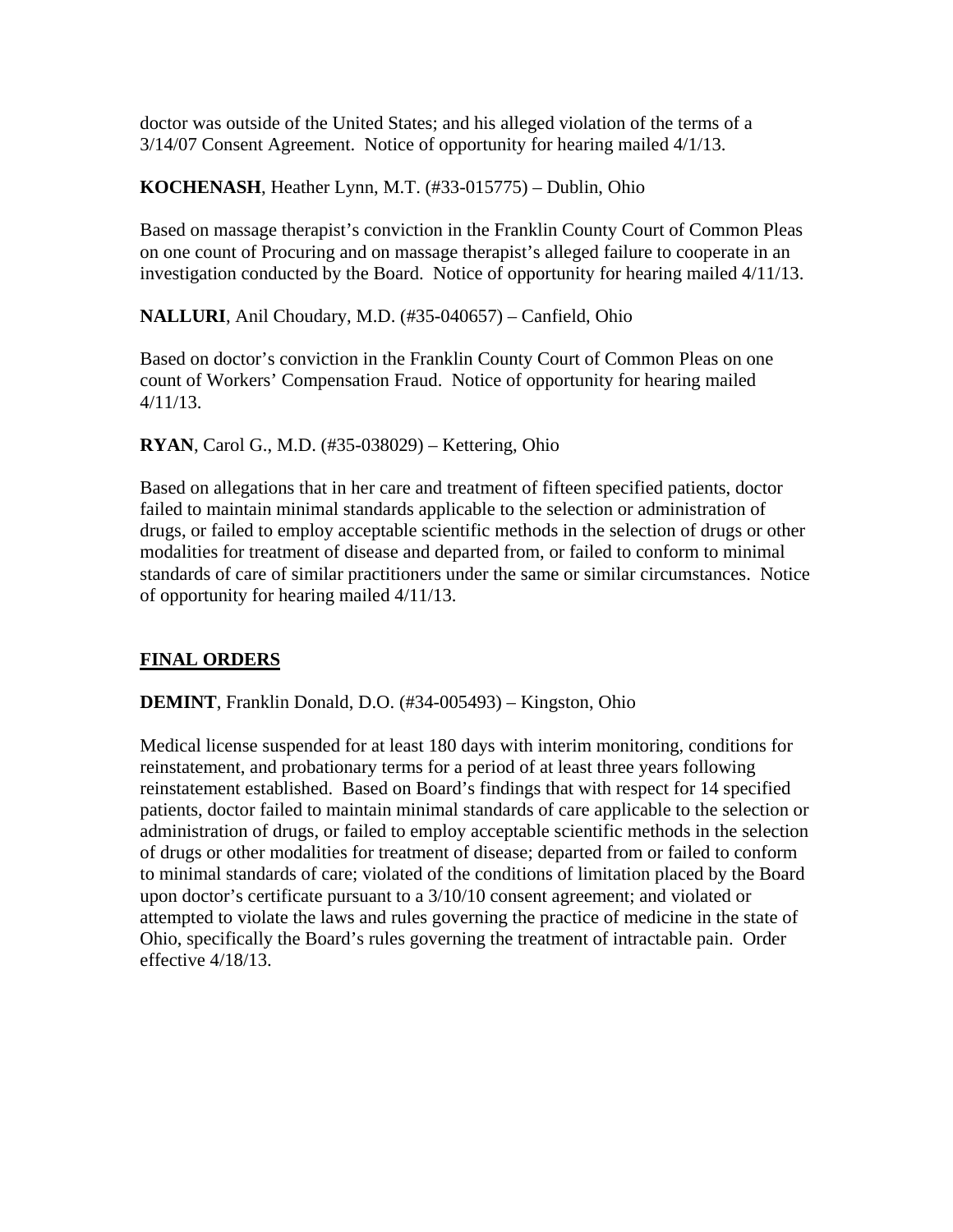**FIGUEROA**, Aida Esther, M.D. (#35-052810) – Portales, New Mexico

Medical license suspended for an indefinite period of time with conditions for reinstatement and probationary terms for at least five years following reinstatement established. Based on prior action by the Colorado Medical Board wherein doctor was issued a letter of admonishment and her license was suspended for at least six months to allow her to comply with recommendations by the Colorado Physician Health Program, which had determined that the doctor suffered cognitive impairment. Order effective 4/18/13.

**NEIMEISTER**, Jessica Lynn, M.T. (#33-017470) – Chagrin Falls, Ohio

Massage therapy license revoked. Based on massage therapist's violation of conditions of limitation imposed on certificate by 9/14/11 Board Order. Order effective 4/11/13.

#### **CONSENT AGREEMENTS**

**CAIRNS**, Jean Anne, M.D. (#35-079119) – Warren, Ohio

Doctor reprimanded and license placed on probation for at least two years. Based on doctor's admission that she has treated members of her family and prescribed medications for these family members, including controlled substances. Doctor further admitted that, in some instances, she failed to maintain complete and accurate records regarding her treatment of said family members. Agreement effective 4/10/13.

**HEATHER**, John A., M.D. (#35-071829) – Cleveland, Ohio

Doctor reprimanded and license suspended for 60 days, with such suspension stayed, and license placed on probation for at least two years. Based on doctor's admission that he prescribed Adderal to two family members in non-emergent situations and failed to maintain medical records regarding his evaluation and treatment of said family members. Agreement effective 4/10/13.

**MONDARY**, Natalie Ann, M.D. (#35-075118) – Warren, Ohio

Doctor reprimanded and license placed on probation for at least two years. Based on doctor's admission that she has treated members of her family and prescribed medications for these family members, including controlled substances. Doctor further admitted that, in some instances, she failed to maintain complete and accurate records regarding her treatment of said family members. Agreement effective 4/10/13.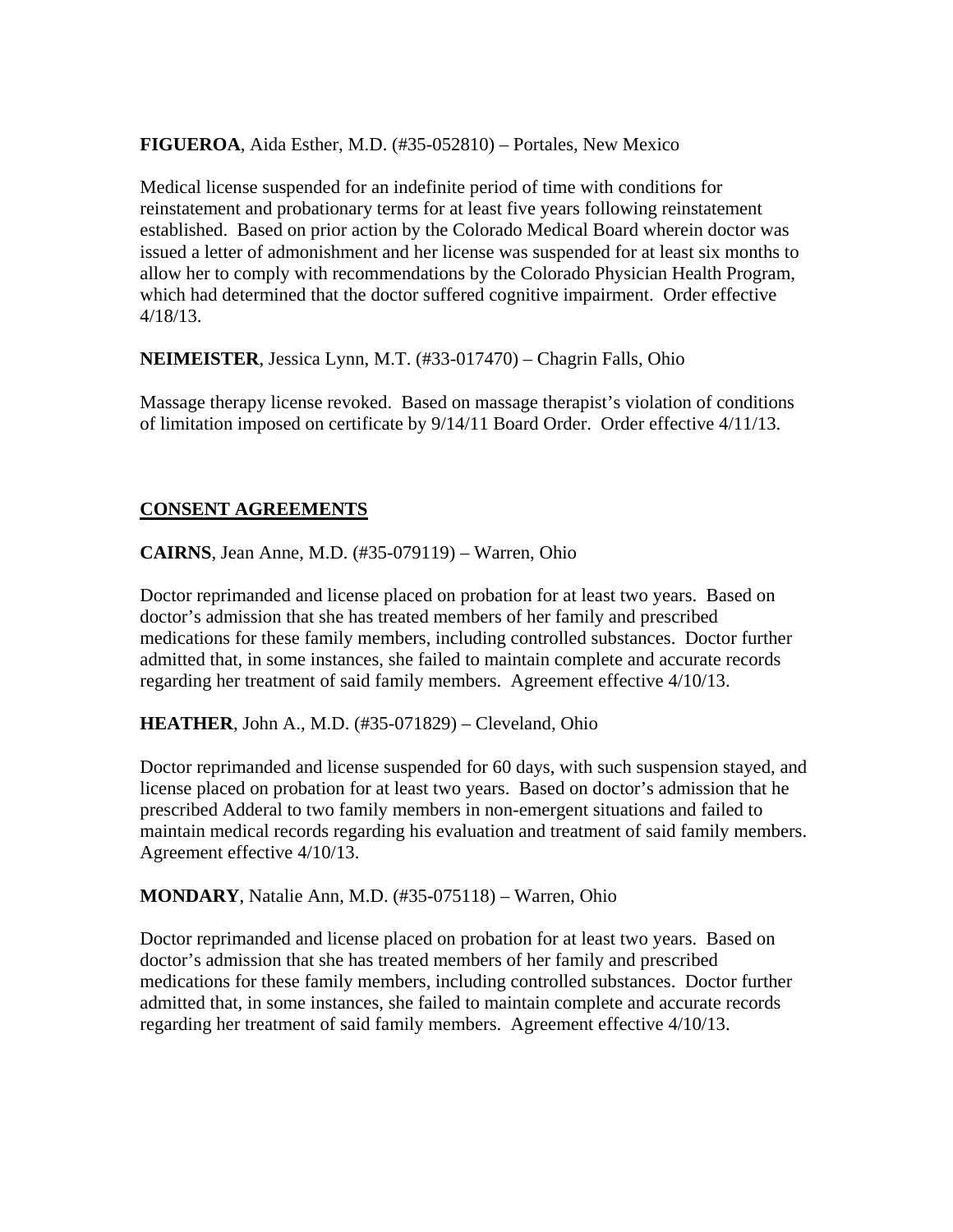#### **PERELMAN**, Gerald Keith, D.P.M. (#36-002858) – Lebanon, Ohio

Podiatric medical license reinstated and placed on probation for at least three years. Based on podiatrist's completion of courses in medical record keeping and controlled substance management and his completion of all other terms of reinstatement set forth in a 9/12/12 consent agreement. Agreement effective 4/10/13.

**SALIM**, Ali, M.D. (#35-078190) – New Albany, Ohio

Medical license suspended for an indefinite period of time; interim monitoring conditions and conditions for reinstatement established. Based on doctor's refusal to provide certain factual information to the State Medical Board of Ohio regarding a criminal matter pending against him in the Court of Common Pleas of Delaware County, Ohio. Agreement effective 4/10/13.

#### **SILVERBLATT**, James H., M.D. (#35-052954) – Gates Mills, Ohio

Doctor reprimanded and license subject to probationary terms, conditions and limitations for at least two years. Based on doctor's admission that he engaged in a personal relationship with a patient and that he prescribed controlled substances for the person on at least four occasions, three of which were not emergency situations. Agreement effective 4/10/13.

### **TURNER**, Robert C., M.D. (#35-037925) – Columbus, Ohio

Medical license suspended for at least 180 days, with conditions for reinstatement established, including requirement that doctor enter into subsequent consent agreement incorporating probationary terms, conditions and limitations to monitor practice. Based on doctor's admission that in his care and treatment of eight patients, he failed to maintain minimal standards applicable to the selection or administration of drugs, or failed to employ acceptable scientific methods in the selection of drugs or other modalities for treatment of disease; departed from, or failed to conform to minimal standards of care of similar practitioners under the same or similar circumstances; and violated the Board's rules governing the utilization of prescription drugs for the treatment of intractable pain. Agreement effective 4/10/13.

### **VOLUNTARY SURRENDERS/RETIREMENTS**

**GREEN**, Jennifer Ach, M.D. (#35-075307) – Wyoming, Ohio

Permanent revocation of medical license authorized by doctor in lieu of further investigation related to the possible violation of Sections 4731.22(B)(19) and (B)(26), Ohio Revised Code. Effective 4/10/13.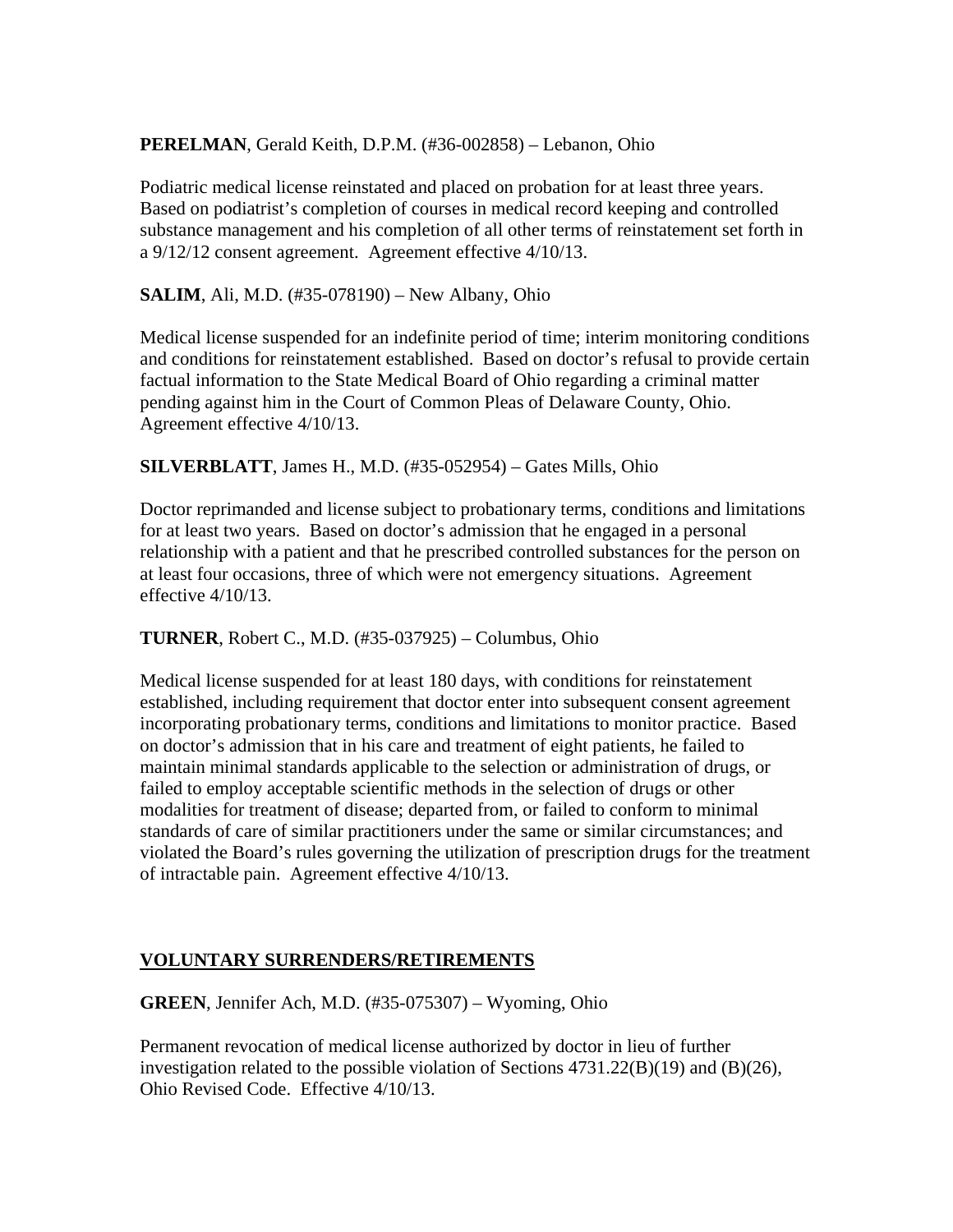#### **RODAS**, Raul A., D.O. (#34-005480) – Debary, Florida

Permanent surrender of osteopathic medical license authorized by doctor in lieu of further investigation regarding a possible violation of Section 4731.22(B)(22), Ohio Revised Code. Effective 4/10/13.

**ROTHSTEIN**, Lawrence Brian, M.D. (#35-057342) – Dallas, Texas

Permanent revocation of medical license authorized by doctor in lieu of further formal disciplinary proceedings pursuant to Sections 4731.22(B)(2) and (B)(6), Ohio Revised Code. Effective 4/12/13.

**ZINNI**, Thomas W., M.T. (#33-017769) – Cleveland Heights, Ohio

Permanent revocation of massage therapy license authorized by massage therapist in lieu of formal disciplinary proceedings pursuant to Sections 4731.22(B)(11) and 4731.22(B)(13), Ohio Revised Code, and as ordered by the Court of Common Pleas for Cuyahoga County, Ohio, in association with massage therapist's plea of guilty to an amended charge of Assault, a misdemeanor of the first degree. Effective 4/10/13.

# **PROBATIONARY REQUESTS AND MODIFICATIONS**

**DAUGHERTY**, Joseph Franklin, III, M.D. (#35-039319) – Park Hills, Kentucky

Doctor's request for approval of monitoring physician granted by vote of the Board on 4/10/13. Frequency and number of charts to be reviewed by monitoring physician established.

**GROSS**, Carey Kathleen, D.O. (#34-010597) – Pembroke Pines, Florida

Doctor's request to reduce required personal appearances to annual appearances; reduce required drug and alcohol rehabilitation meetings to two per week with a minimum of ten per month; discontinue required drug and alcohol meeting logs; and discontinue controlled substance logs granted by vote of the Board on 4/10/13.

**KINCAID**, Richard M., M.D. (#35-046361) – Westerville, Ohio

Doctor's request to reduce required personal appearances to every six months granted by vote of the Board on 4/10/13.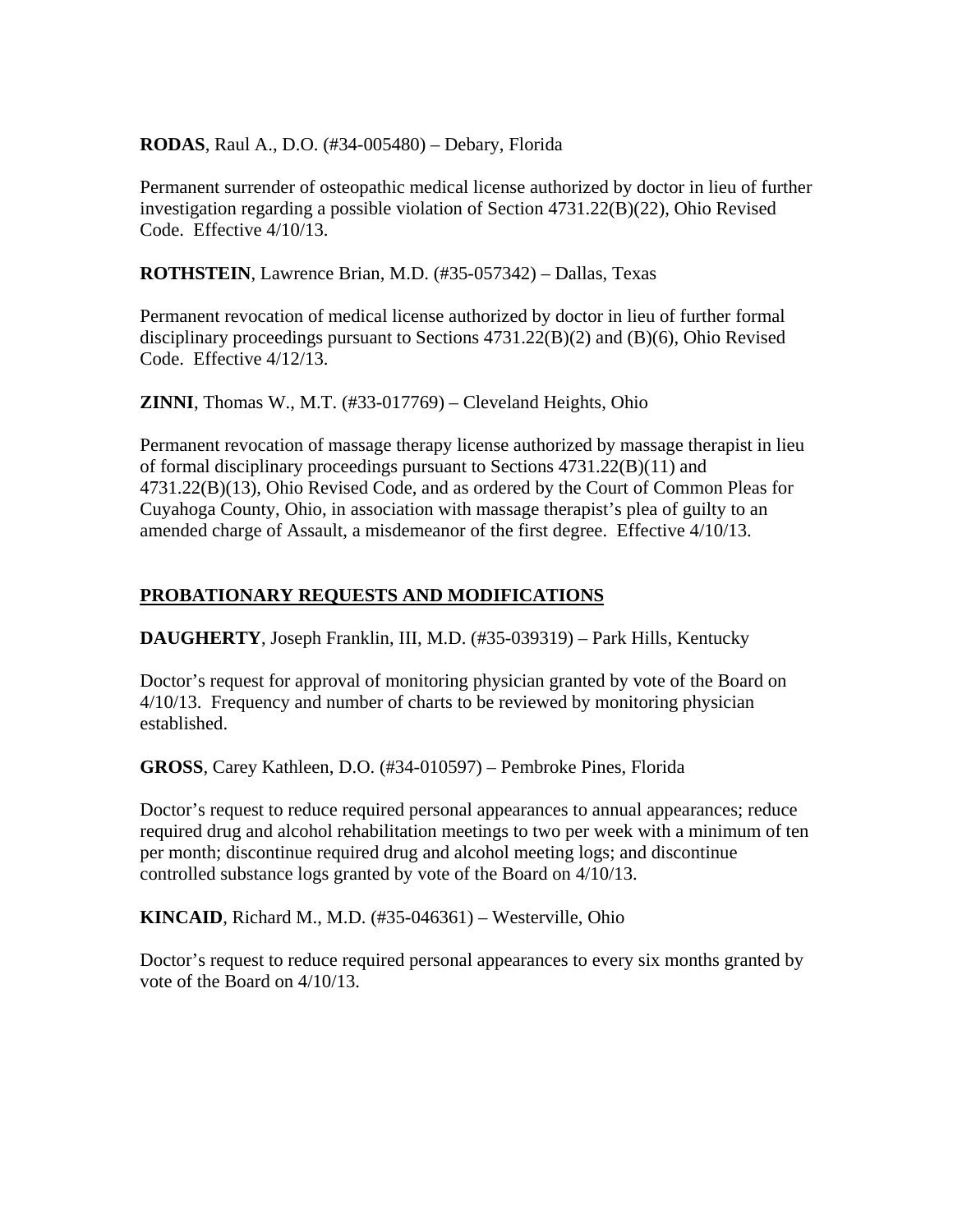**LYDON**, Joseph Francis, Jr., M.D. (#35-057047) – Westlake, Ohio

Doctor's request for approval of monitoring physician granted by vote of the Board on 4/10/13. Frequency and number of charts to be reviewed by monitoring physician established.

**MCCARREN**, Stephen Thomas, M.D. (#35-064277) – North Canton, Ohio

Doctor's request to discontinue random assays; discontinue comparative audit reports; and reduce required drug and alcohol rehabilitation meetings to two per week with a minimum of ten per month granted by vote of the Board on 4/10/13.

**PAUL**, Sheila Salome, D.O. (#34-006622) – Bentleyville, Ohio

Doctor's request for approval of monitoring physician granted by vote of the Board on 4/10/13. Frequency and number of charts to be reviewed by monitoring physician established.

**WILLIAMS**, Wayne Marshall, M.D. (#35-045265) – Fayetteville, Georgia

Doctor's request to reduce required personal appearances to annual appearances granted by vote of the Board on 4/10/13.

### **PROBATION TERMINATED**

**ANDERSON**, Melissa K., M.T. (#33-006619) – Columbus, Ohio

Massage therapist's request for release from terms of 2/9/11 Consent Agreement granted by vote of the Board on 4/10/13, effective 4/11/13.

**BRAHMS**, Malcolm A., M.D.

Doctor's request for release from terms of 4/9/08 Consent Agreement granted by vote of the Board on 4/10/13, effective immediately. License remains subject to permanent limitations and restrictions to review of patient charts and testimony related to Social Security Administration disability and rehabilitation hearings.

**SHAW**, John Wesley, M.D. (#35-068596) – Defiance, Ohio

Doctor's request for release from terms of 4/9/08 Consent Agreement granted by vote of the Board on 4/10/13, effective immediately.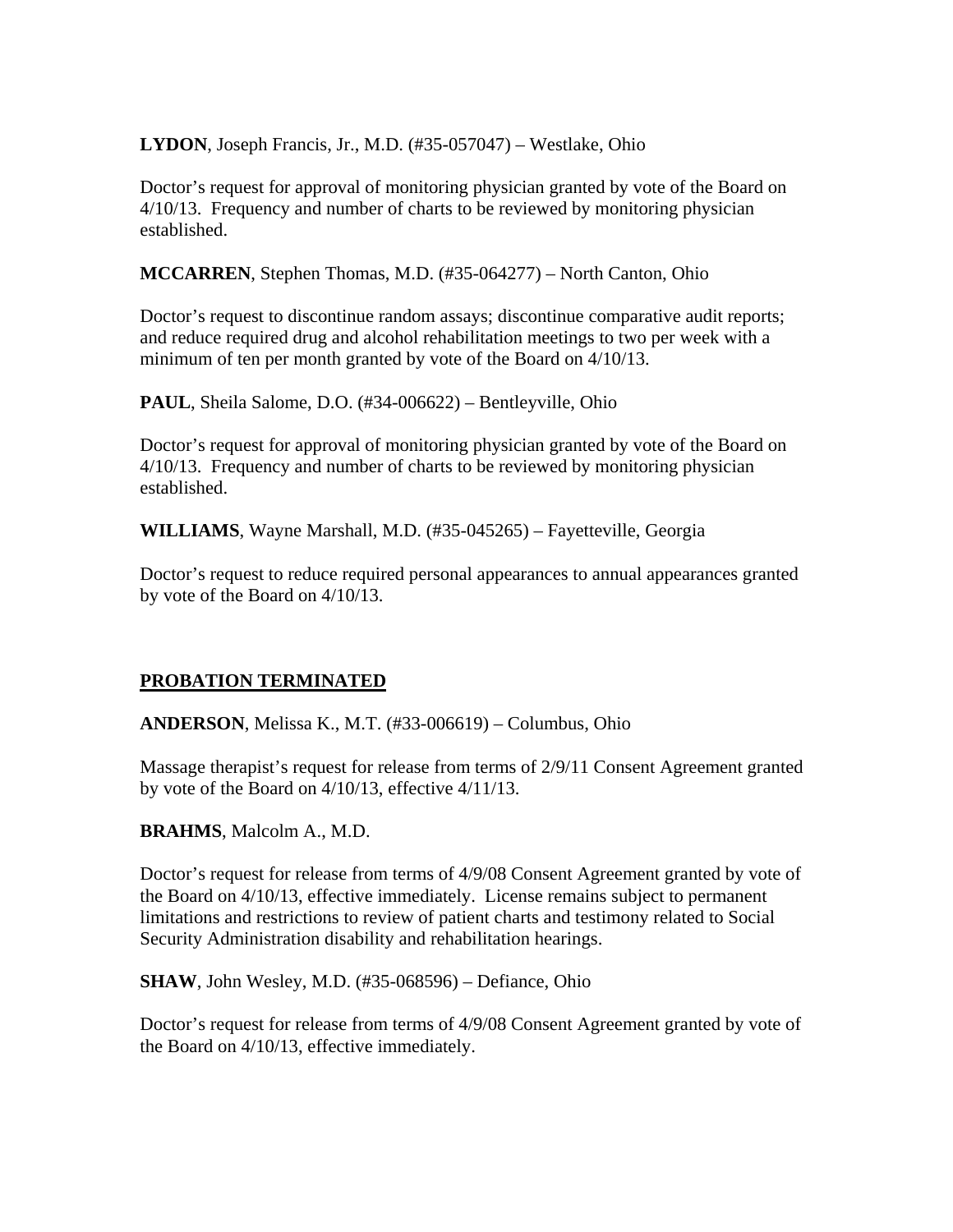#### **TOWARD**, Brett Edward, M.D. (#35-075173) – Mansfield, Ohio

Doctor's request for release from terms of 1/11/07 Consent Agreement granted by vote of the Board on 4/10/13, effective immediately.

# **COURT ACTIONS**

**BROWNLEE**, John David, M.D. (#35-074364) – Highland Heights, Ohio

Notice of appeal to  $10^{th}$  District Court of Appeals filed by doctor on  $3/21/13$ .

**CARDWELL**, Philip Leroy, P.A. (#50-001230) – Columbus, Ohio

Notice of appeal of Board's 3/13/13 order of permanent revocation filed by physician assistant with the Franklin County Court of Common Pleas on 3/25/13.

**CARDWELL**, Philip Leroy, P.A. (#50-001230) – Columbus, Ohio

By Order and Entry filed on 3/29/13, Franklin County Court of Common Pleas denied physician assistant's motion for stay of Board's 3/13/13 order of permanent revocation.

**LUNDEEN**, James Edgar, Sr., M.D. (#35-052257) – Plymouth, Ohio

By decision and entry filed on  $3/28/13$ ,  $10<sup>th</sup>$  District Court of appeals denied doctor's motion for reconsideration.

**MATHIS**, Raymond L., D.O. (#34-002184) – Alexandria Bay, New York

By decision and entry dated 3/13/13, Franklin County Court of Common Pleas upheld Board's 7/11/12 order of revocation.

**REA**, William James, M.D. (#35-025922) – Dallas, Texas

By decision and entry dated 3/26/13, Franklin County Court of Common Pleas upheld Board's 8/10/11 order restricting doctor's license.

**TEMPONERAS**, Margy, M.D. (#35-072571) – Portsmouth, Ohio

By decision and entry dated 4/5/13, Franklin County Court of Common Pleas upheld Board's 1/11/12 order indefinitely suspending doctor's license.

**WEISS,** Justin Fredric, M.D. (#35-096979) – Bonsall, California

Notice of appeal to  $10^{th}$  District Court of Appeals filed by doctor on  $4/3/13$ .